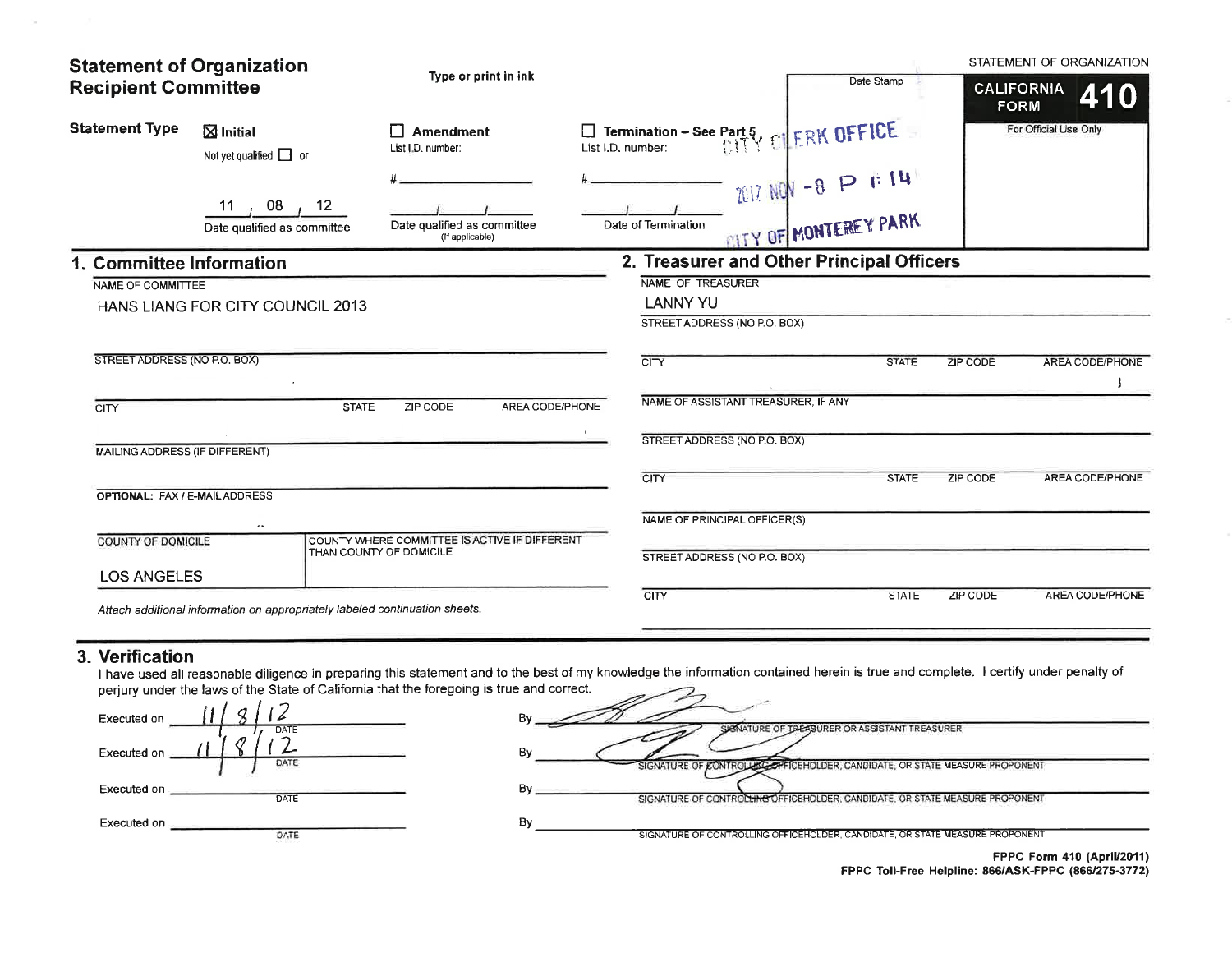## **Statement of Organization Recipient Committee**

INSTRUCTIONS ON REVERSE

### **COMMITTEE NAME**

HANS LIANG FOR CITY COUNCIL 2013

## 4. Type of Committee Complete the applicable sections.

## **Controlled Committee**

- List the name of each controlling officeholder, candidate, or state measure proponent. If candidate or officeholder controlled, also list the elective office sought or held, and district number, if any, and the year of the election.
- List the political party with which each officeholder or candidate is affiliated or check "non-partisan."
- If this committee acts jointly with another controlled committee, list the name and identification number of the other controlled committee.

| NAME OF CANDIDATE/OFFICEHOLDER/STATE MEASURE PROPONENT | ELECTIVE OFFICE SOUGHT OR HELD<br>(INCLUDE DISTRICT NUMBER IF APPLICABLE) | YEAR OF ELECTION | PARTY                    |
|--------------------------------------------------------|---------------------------------------------------------------------------|------------------|--------------------------|
| <b>HANS LIANG</b>                                      | I MONTEREY PARK CITY COUNCIL MEMBER                                       | 2013             | $\boxtimes$ Non-Partisan |
|                                                        |                                                                           |                  | Non-Partisan             |

• List the financial institution where the campaign bank account is located (controlled "candidate election" committees only)

| NAME OF FINANCIAL INSTITUTION | AREA CODE/PHONE      | <b>BANK ACCOUNT NUMBER</b> |          |
|-------------------------------|----------------------|----------------------------|----------|
| <b>EAST WEST BANK</b>         | 626-281-5975         | 2061005050                 |          |
| <b>ADDRESS</b>                | CITY                 | <b>STATE</b>               | ZIP CODE |
| 855 S. ATLANTIC BLVD.         | <b>MONTEREY PARK</b> | СA                         | 91754    |

#### **Primarily Formed Committee** Primarily formed to support or oppose specific candidates or measures in a single election. List below:

| CANDIDATE(S) NAME OR MEASURE(S) FULL TITLE (INCLUDE BALLOT NO. OR LETTER) | CANDIDATE(S) OFFICE SOUGHT OR HELD OR MEASURE(S) JURISDICTION<br>(INCLUDE DISTRICT NO., CITY OR COUNTY, AS APPLICABLE) | CHECK ONE           |        |
|---------------------------------------------------------------------------|------------------------------------------------------------------------------------------------------------------------|---------------------|--------|
|                                                                           |                                                                                                                        | <b>SUPPORT</b>      | OPPOSE |
|                                                                           |                                                                                                                        | SUPPOR <sup>®</sup> | OPPOSE |

FPPC Form 410 (April/2011) FPPC Toll-Free Helpline: 866/ASK-FPPC (866/275-3772)

STATEMENT OF ORGANIZATION

| <b>CALIFORNIA</b><br><b>FORM</b> | 44 I O |  |
|----------------------------------|--------|--|
| Page 2                           |        |  |

I.D. NUMBER